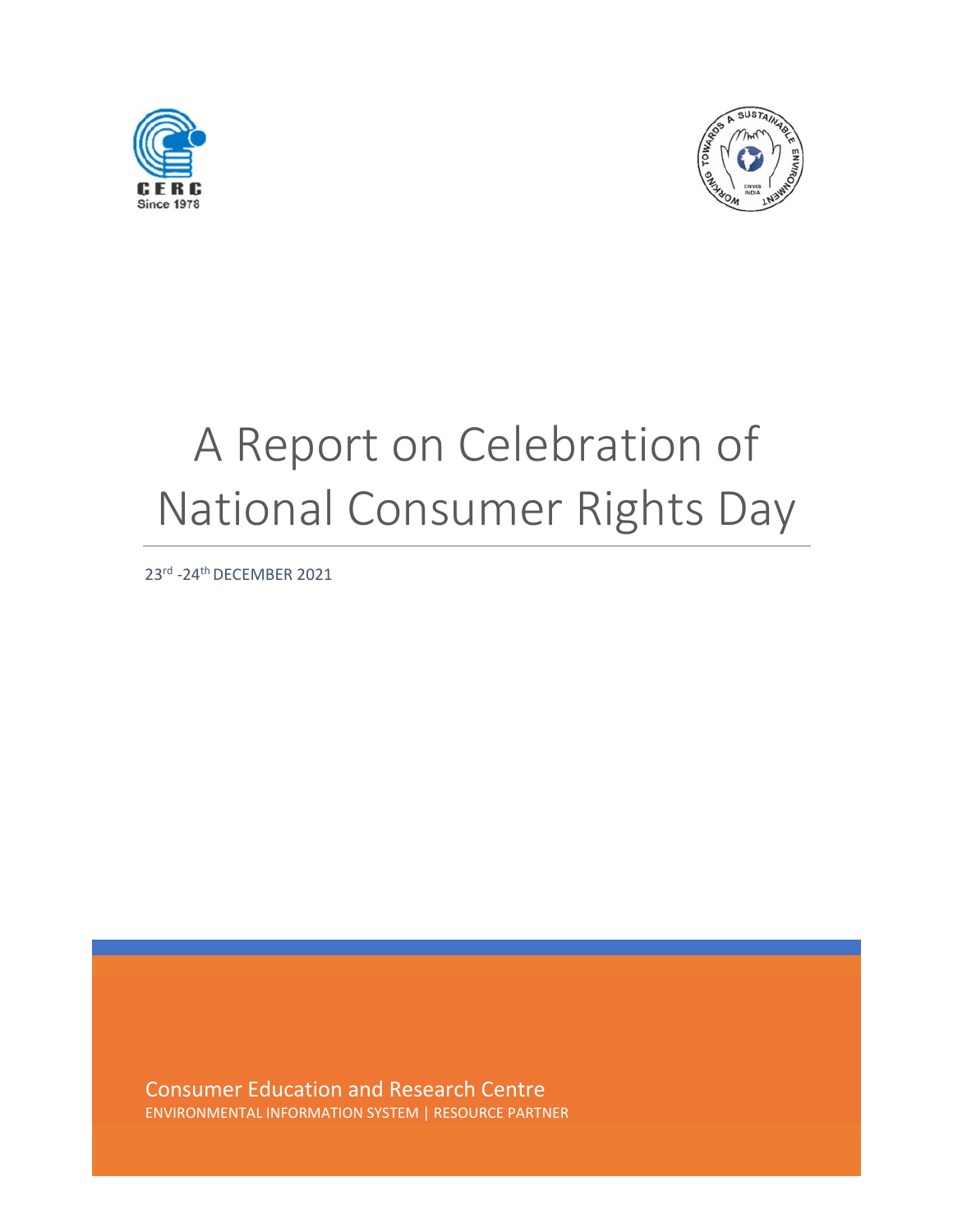Consumer Protection Act 1986 received the approval of the President of India and came into force on 24<sup>th</sup> of December.

Ever since, National Consumer Rights Day is observed every year on December 24 to spread awareness to about consumer importance, their rights, and responsibilities. The objective of the Act is to protect consumers against different types of exploitation such as defective goods, unsatisfactory services, and unfair trade practices.

Along with six basic consumer rights, we had also addressed the right to safe environment, ecofriendly products and eco-labelling.

To celebrate the day, CERC conducted various activity to promote the importance of Consumer rights and responsibilities, eco-friendly products and eco-labelling which are as follows:

## **A. An outreach programme at DP High School, Ahmedabad.**

Dated: 23.12.2021

Ms. Meghavi Joshi, Deputy Manager, CERC delivered a lecture on Consumer Rights & Responsibility and Ms. Apeksha Sharma, Information Officer, CERC ENVIS briefed about Eco-labelling, Eco-friendly Products & Sustainable Lifestyle.

Fb Link: https://www.facebook.com/100063671326521/posts/316711360461239/?d=n Twitter Link: https://twitter.com/cerc\_envis/status/1473565379393818625 IG Link: https://www.instagram.com/p/CXxyIOvKvyi/?utm\_source=ig\_web\_copy\_link





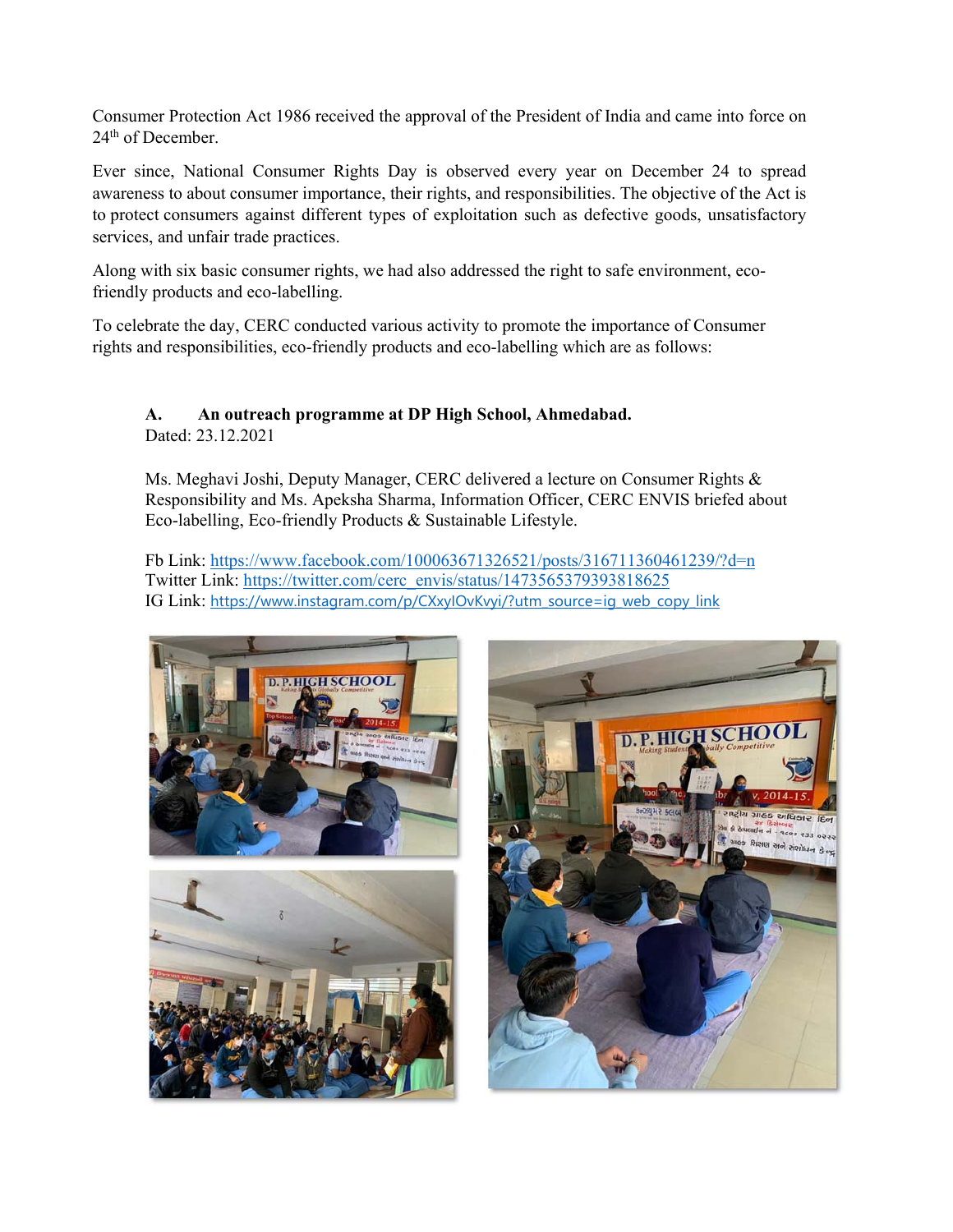## **B. A webinar with Government Engineering College, Modasa, Gujarat**  Dated: 24.12.2021

Ms. Divya Namboothiri, Programme Officer, CERC ENVIS briefed about Eco-labelling, Eco-friendly Products and Ms. Meghavi Joshi, Deputy Manager, CERC delivered a lecture on Consumer Rights & Responsibility

Fb Link: https://www.facebook.com/100063671326521/posts/320967046702337/?d=n Twitter Link: https://twitter.com/cerc\_envis/status/1475356622918615042 IG Link: https://www.instagram.com/p/CX-jNi8K3Dd/?utm\_source=ig\_web\_copy\_link